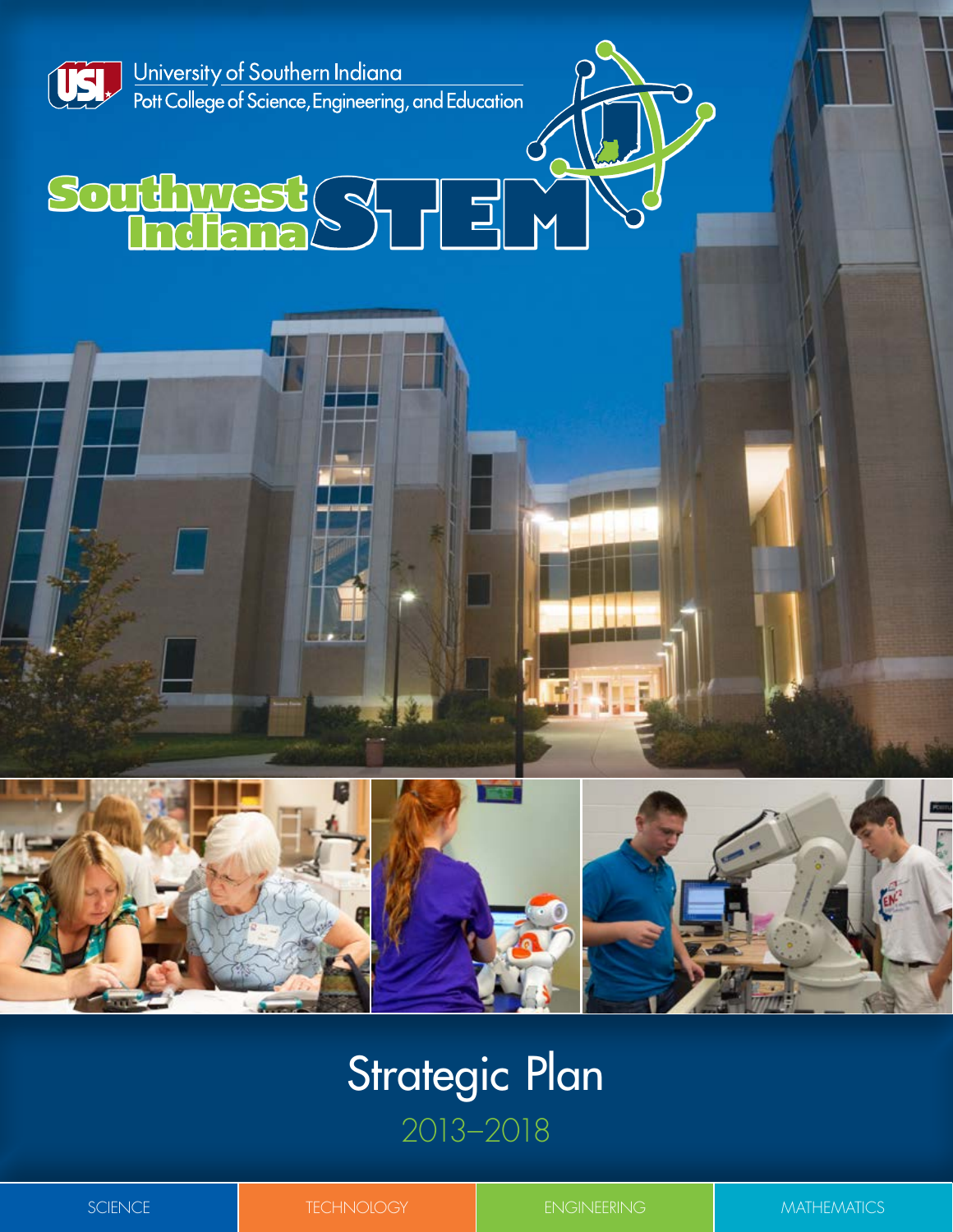# From the director



Since 2007, the Southwest Indiana STEM (SwISTEM) Resource Center, housed within the Pott College of Science, Engineering, and Education at the University of Southern Indiana (USI), has developed and implemented initiatives targeted at increasing STEM interest and proficiency among K-16 students in the Southwest Indiana region. With a wide array of student-centered outreach

activities, teacher professional development opportunities, and a robust equipment lending service, the forecast for STEM achievement in the Southwest Indiana region has never looked better!

This strategic planning document was developed by members of area business/industry, higher education, informal institutions of education, and K-12 schools. Its contents will be used to guide the direction of the organization as the Resource Center continues to grow and fulfill its vision of developing a STEM-ready workforce.

#### Allison F. Grabert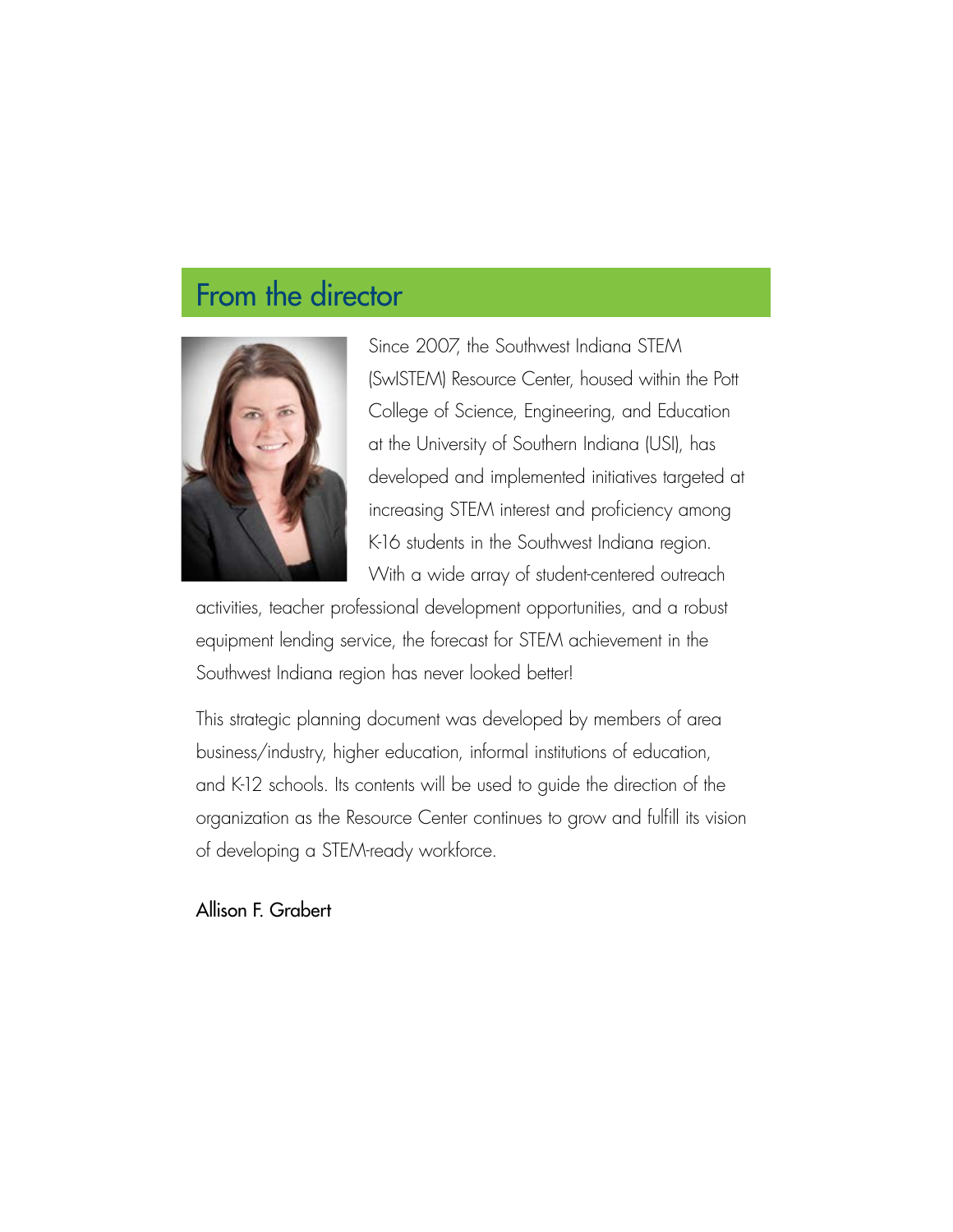### Southwest Indiana Science, Technology, Engineering, and Mathematics (SwISTEM) Resource Center

The Pott College of Science, Engineering, and Education has a long-standing record of success in promoting, supporting, developing, enhancing, and improving STEM education in the Southwest Indiana region. The success, breadth, and depth of these outreach and engagement efforts resulted in USI and the Pott College being named as the Southwest Indiana Science, Technology, Engineering, and Mathematics (SwISTEM) Resource Center in 2007. Since inception, the SwISTEM Resource Center has had tremendous success in obtaining funding (both public and private) to sustain, enhance, and expand Center activities. Funding was received from the Indiana STEM Resource Network, a Workforce Innovation and Regional Economic Development (WIRED) grant from the U.S. Department of Labor, and a National Science Foundation (NSF) grant. In addition, USI established a STEM Resource Endowment that continues to seek and obtain support from business, industry, and private citizens in the region. The activity and direction of the Resource Center is guided by an advisory group of K-16 STEM educators and administrators, as well as business

and industry partners. Members of the advisory group understand the need for rigorous engagement at studentcentered outreach events, adequate access to resources to involve students in inquiry-based and/or hands-on activities, and STEM teacher professional development opportunities. Over the last several years, the SwISTEM Resource Center and USI emerged as the regional leader in the K-12 STEM community through multiple engagement channels, such as the SwISTEM Equipment Lending Service, STEM outreach events and competitions, and ongoing teacher professional development opportunities. Activities and services such as these have allowed all K-12 Southwest Indiana educational entities the opportunity to provide high-touch, enriching STEM activities both in and out of the classroom in efforts to cultivate the curiosity and excitement of future scientists regardless of demographic and socioeconomic circumstances. As a result of these efforts, the SwISTEM Resource Center received the *2010 Regional Impact Award* from Leadership Evansville "in recognition of its vision to develop our students of today and workforce of tomorrow."

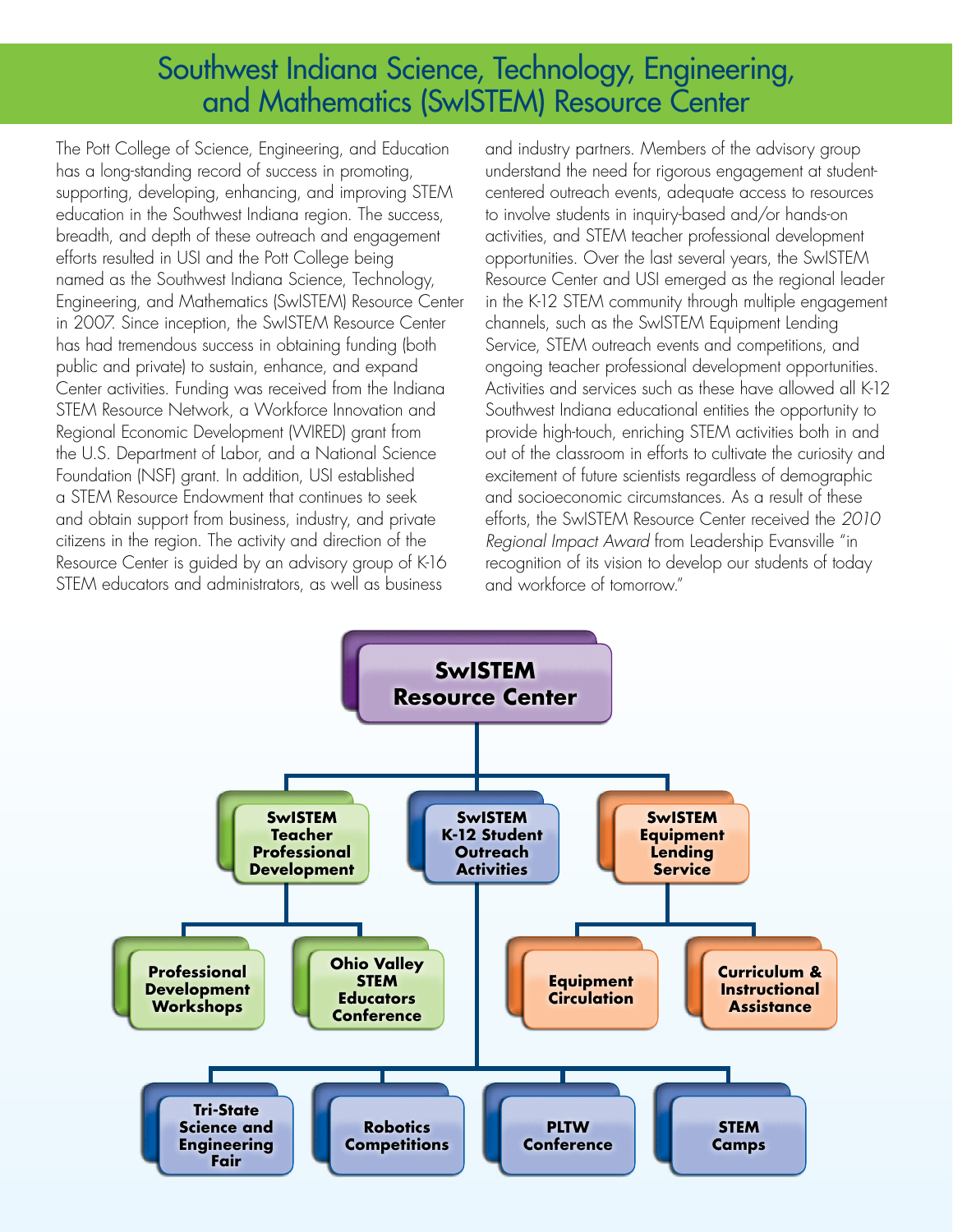### Student-Centered SwISTEM K-12 Outreach Activities

Even before the SwISTEM Resource Center was established at USI, the Pott College hosted several STEM outreach activities for area students. In 2009, the Resource Center officially assumed management and expansion roles of the outreach program. Since that time, thousands of K-12 students have participated in one or more activities which motivate participants to pursue degrees in the STEM disciplines and ultimately to secure careers in engineering, mathematics, science, and technology.

Some of the outreach opportunities hosted by the SwISTEM Resource Center are funded through grants. When grants are not available, the cost to participate must be



passed down to participants and/or schools through registration fees. Participants are also required to pay for materials needed in order to compete (e.g., FLL robots and SeaPerch kits). When grant funding is not available to support these activities, enrollment rates decline, causing the fluctuations seen in the chart.







**Tri-State Science and Engineering Fair**—In 2006, Pott College began hosting the Tri-state Science and Engineering Fair, which draws hundreds of potential young scientists and engineers from throughout Southwest Indiana. The event for K-12 students is held each spring on the University campus. Students in a 75-mile radius of campus are eligible to participate. The fair offers students an opportunity to display their research and receive recognition for their work. It also serves as a qualifier for the state and international science and engineering fairs. Renewable USI scholarships, computers, cash awards, and plaques are presented to award winners.

**USI Project Lead the Way Conference**—The USI Project Lead the Way (PLTW) Conference offers a unique opportunity for high school students and teachers involved in PLTW curriculum to convene and network with other area students, teachers, and business/industry professionals. During this one-day conference, ideas are shared, team PLTW presentations are made, and updates regarding the newest advances in STEM education and career pathways are disseminated. USI and Toyota Motor Manufacturing, Inc. have served as hosts for the conference in past years.

**USI ASME Robotics Competition**—The American Society of Mechanical Engineers—USI Student Chapter and the SwISTEM Resource Center collaborate to host a robotics competition for middle and high school students each spring. Teams and their sponsors are invited to attend workshops led by USI engineering students and faculty to introduce and fine-tune robot design and programming skills. Each year, the course for robot competition is changed to reflect a new mission. Winning teams are awarded trophies during a ceremony at the conclusion of the event. This event has grown to include over 100 students since 2008.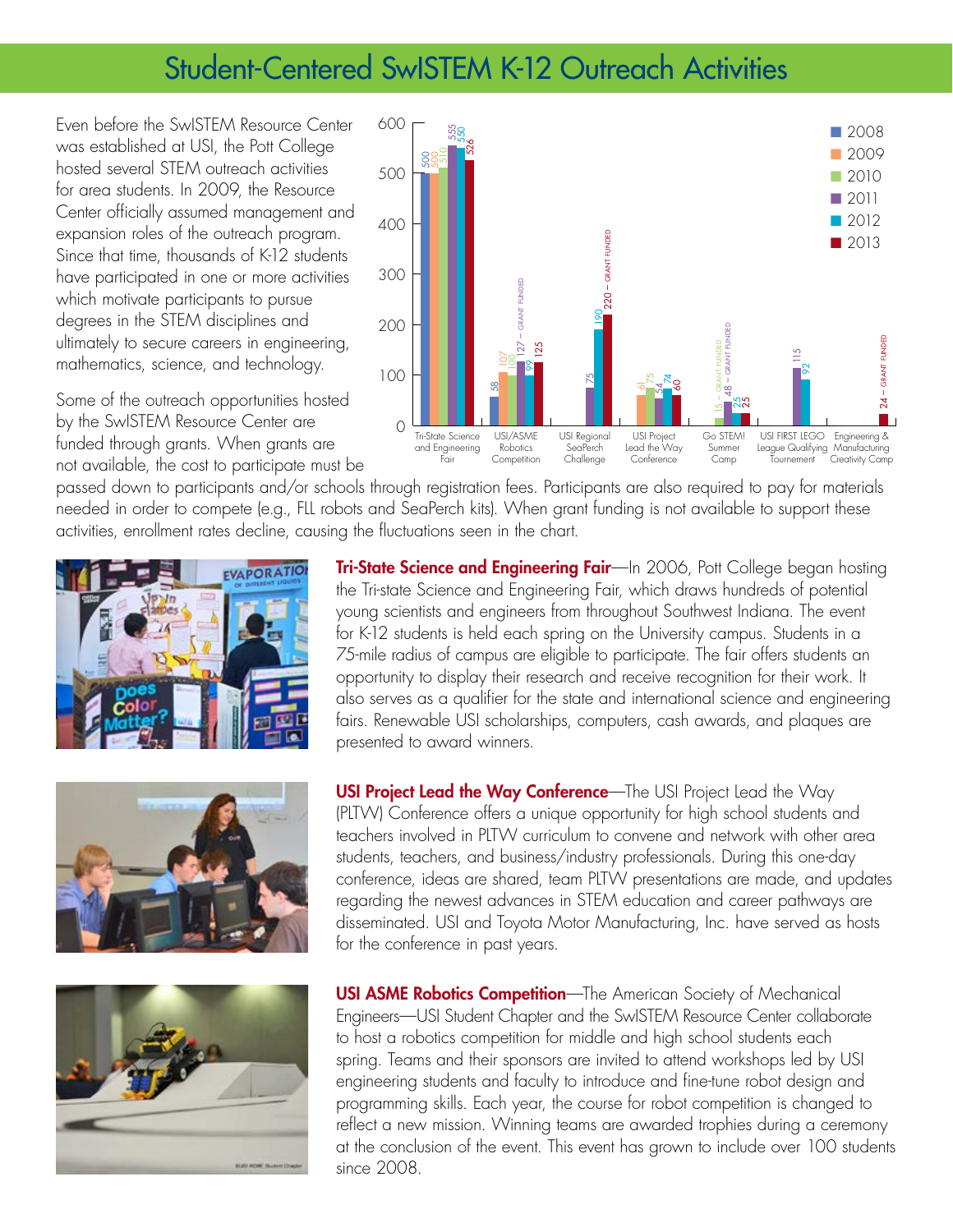







Girls Only (GO) STEM! Summer Residential Camp-The Girls Only (GO) STEM! Program focuses on helping high school girls overcome barriers and stereotypes faced while preparing for, and pursuing, STEM-related careers through a five-day residential summer camp experience. GO STEM! also involves female college students in the STEM disciplines by allowing them to work with and mentor these high school students. This experience focuses on the application of the STEM disciplines at Holiday World & Splashin' Safari in Santa Claus, Indiana, by using the amusement park as a laboratory for experiments and activities in chemistry/nutrition, mathematics, biology, and engineering/applied physics. On the final day of camp, participants invite community members to campus for presentations highlighting their laboratory exercise conclusions and camp accomplishments.

**Engineering & Manufacturing Creativity Camp (EMC2)**—In the summer of 2013, with generous support from the Alcoa Foundation, the SwISTEM Resource Center hosted the first week-long Engineering & Manufacturing Creativity Camp (EMC2) at USI. Twenty-four high school students from six counties in Southwest Indiana attend this five-day camp to experience the design processes from ideation to prototype and robotics principles that lead to the creation of consumer products. USI engineering students and faculty members facilitate activities that take place on campus in the Business and Engineering Center and the new, state-of-the-art Applied Engineering Center. Participants meet throughout the academic year to continue networking with area business/industry professionals and members of academia to promote a sense of comradery as they progress through STEM coursework.

#### USI FIRST® LEGO League (FLL) Regional Qualifying Tournament—The

SwISTEM Resource Center became an Operational Partner with the National FIRST® LEGO® League in 2011. The USI FLL Qualifying Tournament is an official FLL tournament held each year in November at USI. This robotics program is designed for nine- to fourteen-year-old students and is intended to spark interest in science and technology while teaching employment and life skills. Teams of up to 10 students are charged with designing, building, and programming an autonomous LEGO® MINDSTORMS® robot to score points on a thematic course and to create an innovative solution to a community problem.

**USI Regional SeaPerch Challenge**—The first SeaPerch Underwater Robotics Competition at USI was held in February 2011 and was an overwhelming success. In conjunction with Indiana SeaPerch, Naval Surface Warfare Center (NSWC)—Crane, and other industrial and education supporters, SeaPerch teams received a kit and training at no charge. Teachers attended a training session during the fall semester led by USI faculty/staff. During the first SeaPerch cycle, 19 teams of Remotely Operated Vehicles (ROVs) went head-to-head in the innovative underwater robotics competition. Since then, the challenge has grown to accommodate over 60 teams and 200 students annually. The excitement surrounding the USI Regional SeaPerch Challenge has spread among students and teachers, creating distinct prospects of program growth.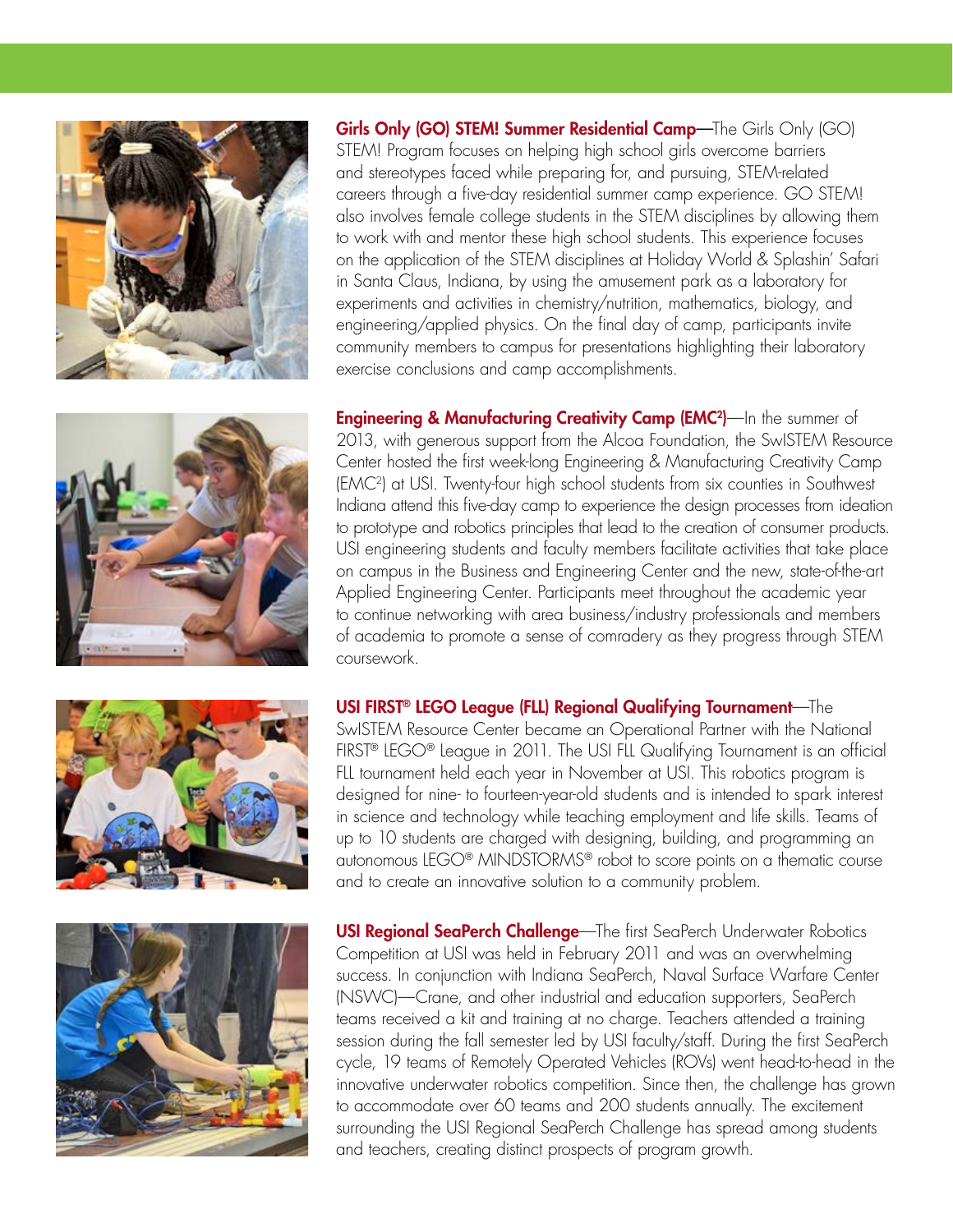### Equipment Lending Service



The SwISTEM Resource Center recognizes that teachers need access to scientific equipment in order to provide hands-on STEM activities to their students. To meet this need, the SwISTEM Equipment Lending Service lends a large assortment of laboratory equipment and mathematics/science manipulatives to teachers in the SwISTEM service area, completely free of charge. Equipment is typically loaned in weekly increments. Patrons of the service also are given access to curriculum consultation, lesson plan development, and on-site instructional assistance by the staff of the Resource Center. In 2013 the equipment lending service expanded to include nine additional counties in partnership with Naval Surface Warfare Center–Crane. The expansion district does not currently have access to delivery/pick-up services.





(Patrons receiving equipment one or more times per academic year.)

## Teacher Professional Development



Professional Development Workshops (teachers)

Schools need highly skilled educators who can motivate and educate students in the fields of science, technology, engineering, and mathematics. The SwISTEM Resource Center offers a nurturing, team-oriented approach to STEM education for teachers who want to remain current in a field that becomes more complex and demanding every year. Recent research-based practices in STEM subjects are offered to teachers participating in professional development opportunities tailored to SwISTEM outreach programs and the K-12 Indiana Academic Standards. Historically, over 200 teachers per year attend one or more professional development sessions hosted by the Resource Center. In 2012, funding for teacher professional development was drastically cut by the Indiana STEM (I-STEM) Resource Network, leading to a significant decrease in opportunities and participating teachers.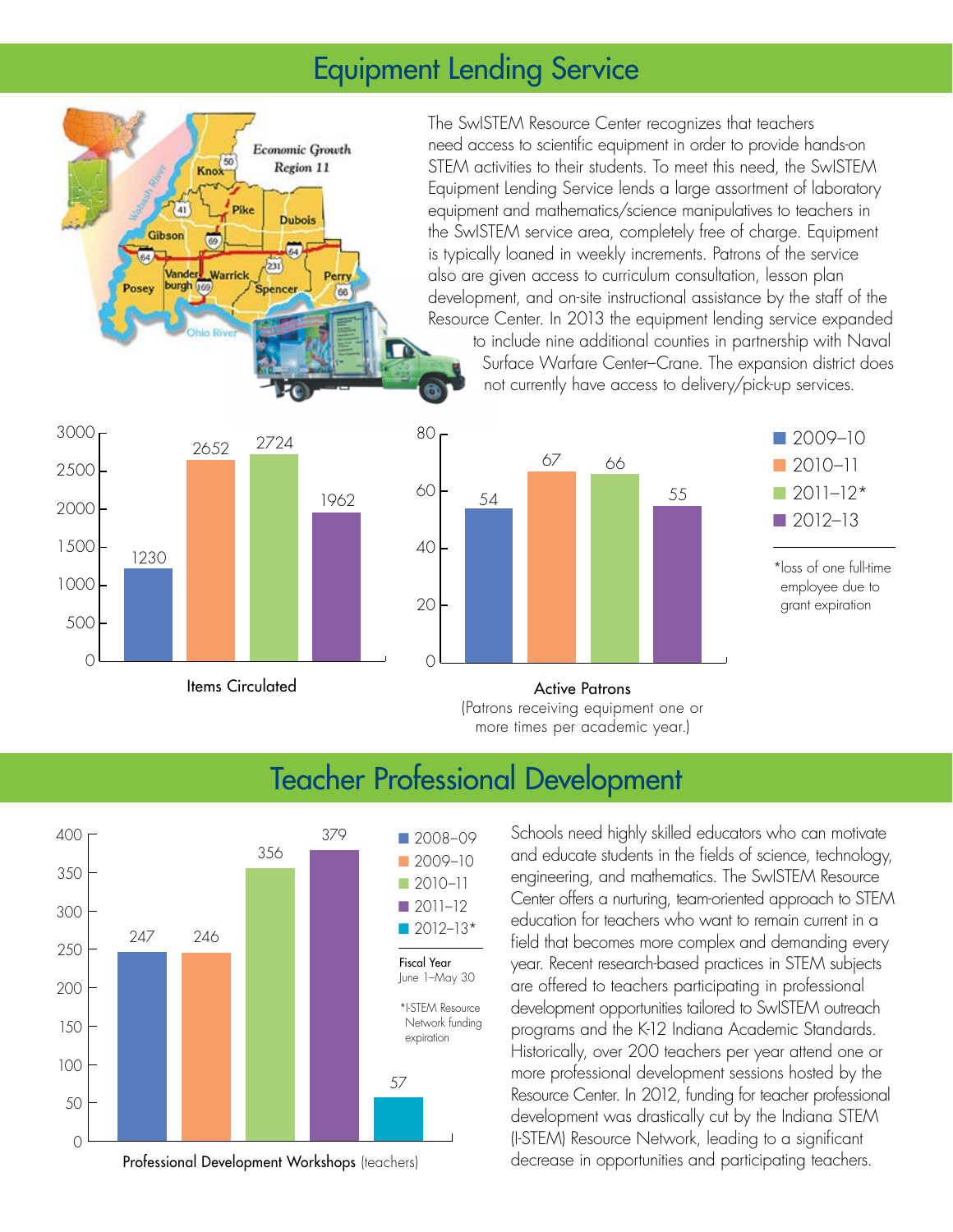### Introduction to Strategic Plan

The strategic planning team included the dean of the Pott College, staff from the SwISTEM Resource Center, patrons of the Resource Center, entities from local informal education institutions, and members of higher education.

The team's first step was to look at key indicators to assess where the center stands and to compare the center to benchmark institutions.

- Washington State University
- Florida State University—Science on the Move/Office of Science Teaching Activities
- Purdue University—Science Express
- Northeast Indiana STEM Education Resource Center—Science

The team studied the following key indicators: number of services offered, number of students/teachers impacted, student/teacher participation, measurement of students' success, volunteer base, and staff size.

Some of the key findings of the self-assessment are below:

#### **Strengths**

- The scope of services offered to teachers and students through the SwISTEM Resource Center is more comprehensive in comparison to benchmark institutions.
- The cost of services to participating schools, teachers, and students is lower in comparison to benchmark institutions.
- The SwISTEM Resource Center offers services to education entities in a large geographical area.
- Due to the Resource Center's location at the University of Southern Indiana, teachers and students have access to a large constituency of supportive and knowledgeable faculty/staff as well as other important resources.
- From 2008–2013, there have been over 110,000 instances of student impact (e.g., using SwISTEM equipment during classroom activities, participating in outreach activities/competitions, participating in classroom activities lead by SwISTEM staff, etc.).
- From 2008–2013, there have been over 2,400 instances of teacher impact (e.g., teachers checking out equipment, attending professional development sessions, sponsoring teams for STEM outreach competition, requesting curriculum/instructional assistance, etc.).
- Overall, from 2008–2013 the number of student outreach activities (e.g., camps, competitions, conferences, etc.) has increased.
- Annually, 100+ community volunteers assist in the implementation of various SwISTEM initiatives.



#### Weaknesses

- From 2008–2013, the number of teachers participating in the SwISTEM Equipment Lending Service has leveled off.
- The number of items circulated through the SwISTEM Equipment Lending Service peaked from 2010–2012. During the 2012–13 academic year, the number of items circulated decreased by one-third, likely due to a decrease in full-time SwISTEM staffing.
- From 2008–2013, the number of students participating in SwISTEM outreach activities has leveled off or declined with the exception of the USI Regional SeaPerch Challenge. Lack of increased student involvement in these activities has been a result of an increase in costs to participate (e.g., registration, supplies, etc.) and decreased funding from third-party sponsorships.
- From 2008–2013, the number of professional development opportunities offered by the SwISTEM Resource Center has diminished significantly due to lack of funding. Thus, the number of teachers attending also has declined.
- Further expansion of the student outreach engagements is likely not feasible going forward due to limited manpower to coordinate and execute such events.
- Measuring the success of the SwISTEM program in bolstering student success in the STEM disciplines is difficult without access to a method of tracking students' progress (STNs) through the K-16 educational system.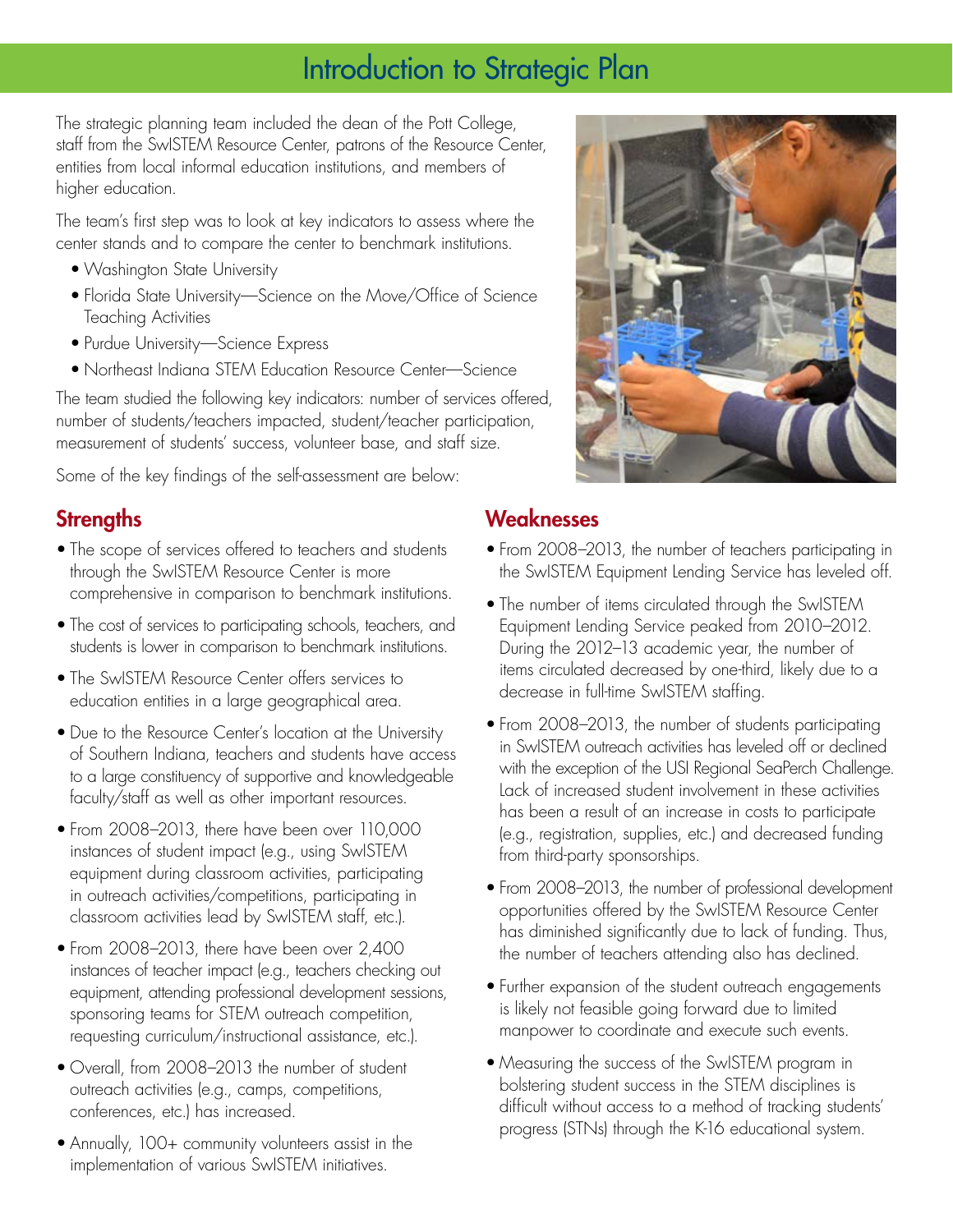# **Goal One:**

### Student Success in the STEM Disciplines

SwISTEM Resource Center will inspire and prepare K-12 students to pursue careers in the STEM disciplines.

#### **STRATEGIES**

#### One- to two-year strategies

- Host student-centered STEM outreach activities and competitions at USI each year.
- Evaluate the impact of each outreach event versus the effort/resources necessary to implement each event with the SwISTEM Advisory Board (See Goal #3).

#### Five- year strategies

- Replace existing low-impact outreach activities with new STEM outreach events as recommended by the SwISTEM Advisory Board.
- Use Student Testing Numbers (STNs) to correlate K-12 SwISTEM student involvement with undergraduate STEM coursework progress.

#### **MFTRICS**

- SwISTEM will coordinate and host between six (6) and ten (10) student-centered outreach activities each academic year.
- A minimum of five thousand instances of student impact will be recorded for SwISTEM outreach activities each academic year.
- Over one hundred SwISTEM students' progress in the STEM disciplines will be tracked using STNs each academic year.



# **Goal Two:**

# Excellence in STEM Teaching

SwISTEM Resource Center will strengthen teachers' abilities to facilitate rigorous, hands-on, and/or inquirybased STEM experiences.

#### **STRATEGIES**

#### One- to two-year strategies

- Create a web-based STEM curriculum sharing site for educators.
- Poll teachers and administrators to identify concerns and areas of interest for professional development.
- Offer professional development and curriculum consultation for teachers that targets the use of hands-on and/or inquiry-based STEM activities. (These activities will include use of equipment available through the SwISTEM Equipment Lending Service and will thus increase its usage.)
- Host activity- and competition-focused workshops aimed at training sponsors and teachers in order to be better equipped to lead successful teams in STEM competitions.

#### Five-year strategies

- Offer online teacher professional development modules and webinars.
- Continuously expand and improve instructional equipment available to teachers through the SwISTEM Equipment Lending Service.

#### **METRICS**

- Thirty (30) teacher-generated, inquiry-based STEM lesson plans or activities will be shared on the webbased curriculum sharing site each academic year.
- Fifty (50) teachers/sponsors will be trained each academic year to lead teams during SwISTEM outreach activities and competitions.
- One hundred (100) teachers per academic year will participate in SwISTEM professional development (online, on campus, or on site).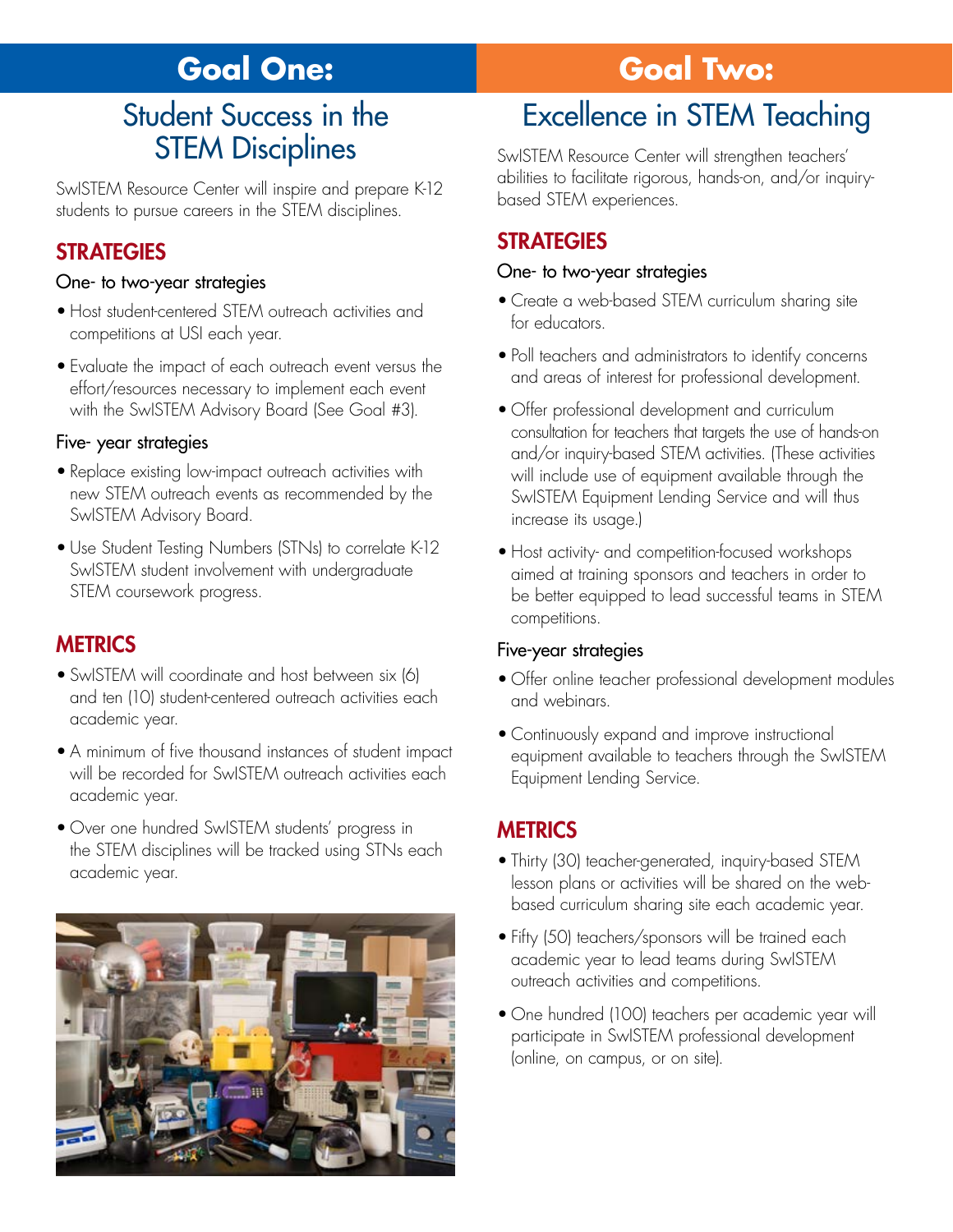# **Goal Three:**

### Expansion of Community **Partnerships**

SwISTEM Resource Center will develop and maintain community partnerships and state/national affiliations to enrich learning opportunities for teachers and students.

#### **STRATEGIES**

#### One- to two-year strategies

- Assemble an active SwISTEM Advisory Board consisting of representatives from business, industry, government, K-12 education, the USI Foundation office, and higher education to make recommendations regarding all SwISTEM activity.
- Increase the number of community partners and volunteers contributing to the SwISTEM Resource Center.
- Establish sponsorship levels for SwISTEM events with the assistance of the USI Foundation office.

#### Five-year strategies

• Develop and nurture relationships with community partners offering financial and human capital to the SwISTEM Resource Center.

#### **METRICS**

- One hundred and fifty (150) volunteers from community partners will assist with SwISTEM activities each academic year.
- One community partner will financially sponsor a single SwISTEM event each year using a tiered sponsorship donation level recommended by the USI Foundation.
- Charitable contributions from business/industry sponsorships will be greater than \$15,000 per year.



# **Goal Four:**

# SwISTEM Organization

SwISTEM Resource Center will increase staffing to contribute to the essential functions of the Resource Center.

#### **STRATEGIES**

#### Five-year strategies

- Increase permanent staffing to include a dedicated STEM coordinator responsible for teacher training, professional development, curriculum consultation, and site-based instructional assistance.
- Enlist the assistance of a graduate student to design a research plan using STNs to link STEM success with access and use of SwISTEM resources.
- Work with the Pott College to hire a full-time grant writer responsible for identifying funding opportunities, coordinating grant writing ventures, and managing awards.

#### **METRICS**

- One (1) STEM coordinator will be hired.
- One (1) graduate intern will be utilized each academic year to execute SwISTEM efficacy research study using STNs.
- One (1) grant writer will be hired.

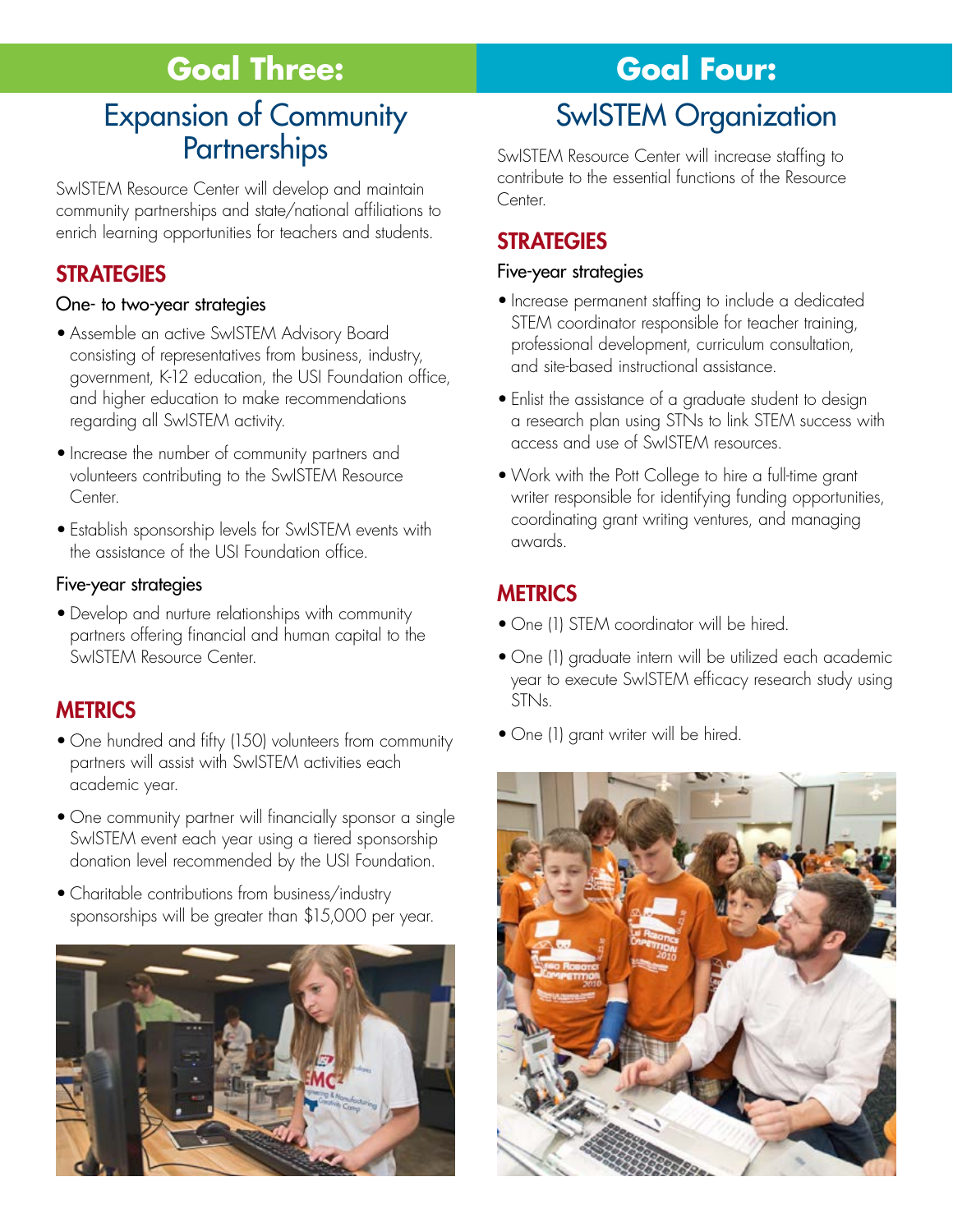### STEM Resource Endowment





USI is dedicated to the preservation of the SwISTEM Resource Center to measurably improve K-12 student achievement in the STEM disciplines. A gift to the STEM Resource Endowment will support programs offered by the SwISTEM Resource Center.

- Student-centered outreach activities
- Teacher professional development
- Free equipment lending service

### Investing in our future…it makes a difference

- Creates a science, mathematics, and technology-literate workforce
- Supports effective STEM education of all students regardless of socio-economic status
- Plays an integral role in providing a continuous supply of highly trained technologists to meet the workforce demands of our economy's growth sectors
- Maintains supportive resources to help Indiana's K-12 schools make gains in STEM achievement for their students.

### Donor Recognition

The sustainability of the SwISTEM Resource Center will be accomplished through a continued focus on teacher quality, student achievement, application for private and public grants, and the invaluable place of philanthropy from an involved and caring community of old and new friends.

### All Donors

All donors to the STEM Resource Endowment will be recognized online in the Honor Roll of Donors.

#### Donors of \$1,000 or More

Donors of \$1,000 or more qualify for membership in the President's Associates, receive an invitation to the President's Associates Dinner, and are invited to special events throughout the year.

### Perpetual Members

Perpetual members are recognized for single gifts of \$25,000 annually to a single program.

> Make your pledge or gift at USI.edu/giving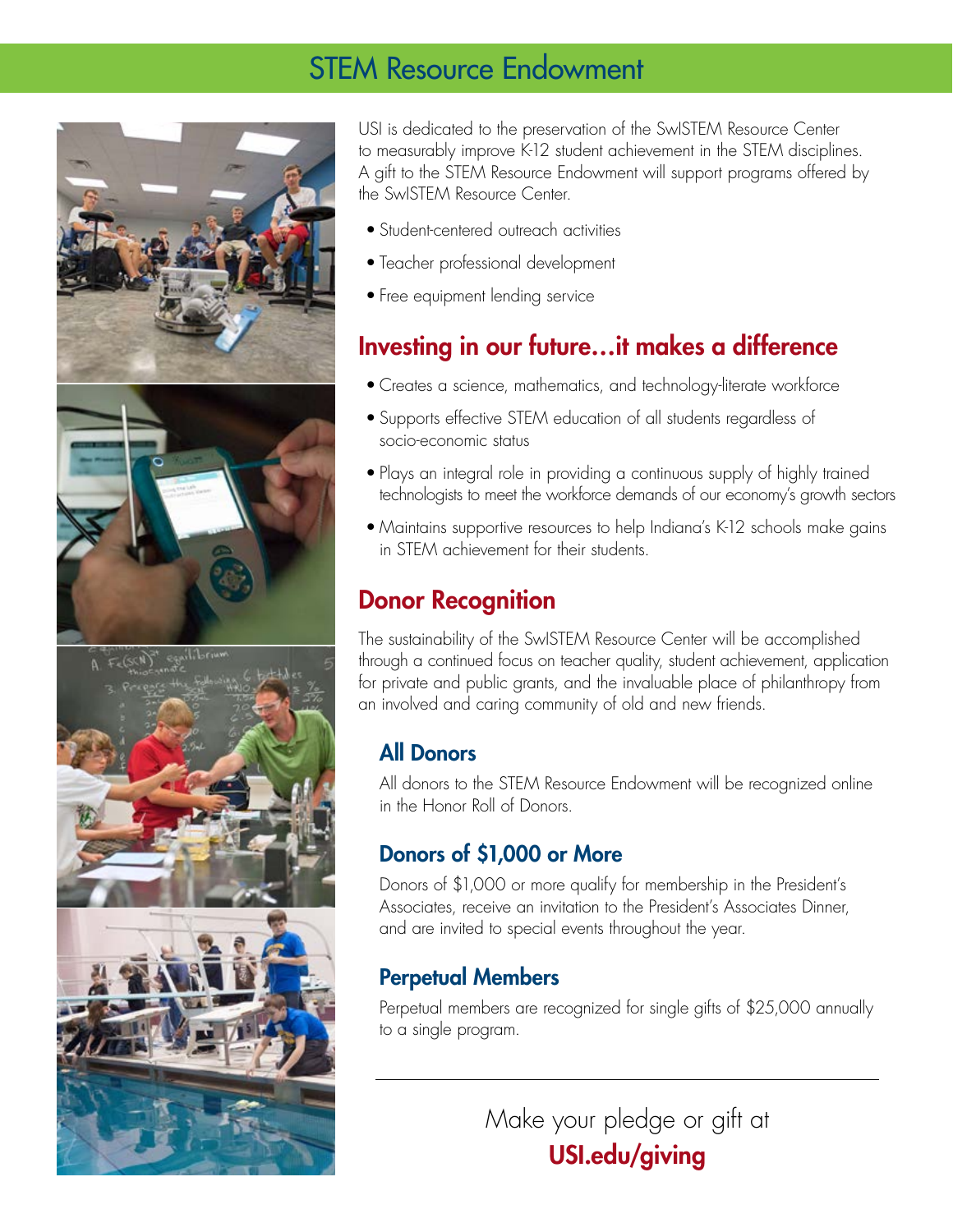### **Mission**

The mission of the Southwest Indiana Science, Technology, Engineering, and Mathematics (SwISTEM) Resource Center is to provide STEM resources to K-16 educators within the region to augment student preparedness for undergraduate STEM coursework, and to ultimately increase the size and proficiency of the STEM workforce. The Resource Center promotes hands-on and inquiry-based education through teacher professional development, equipment lending, and student-centered STEM outreach activities.

## Vision

The Southwest Indiana Science, Technology, Engineering, and Mathematics (SwISTEM) Resource Center strives to facilitate the growth of a robust STEM workforce by partnering with local business, industry, and K-16 educational institutions.